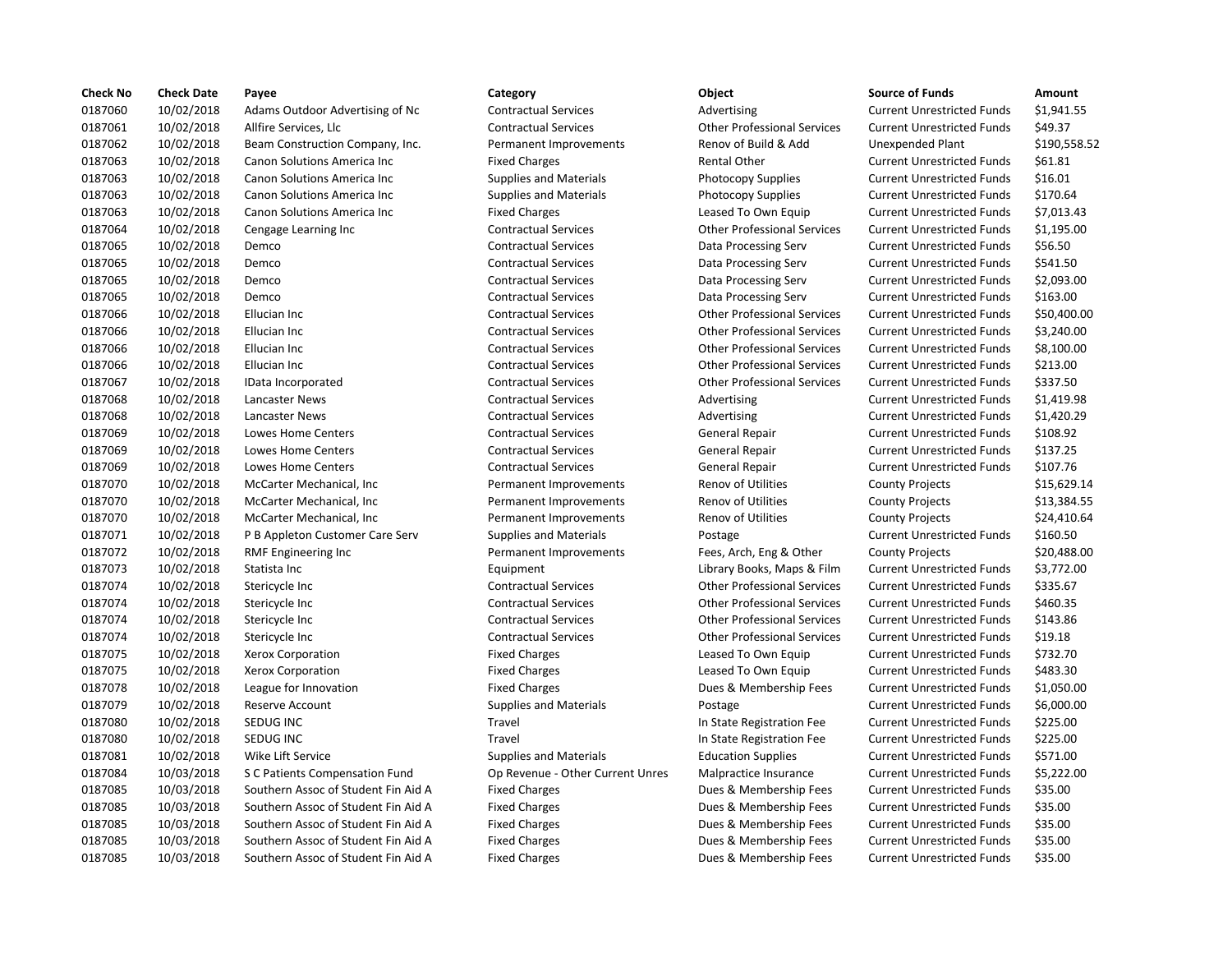| <b>Check No</b> | <b>Check Date</b> | Payee                                      | Category                         | Object                               | <b>Source of Funds</b>            | Amount    |
|-----------------|-------------------|--------------------------------------------|----------------------------------|--------------------------------------|-----------------------------------|-----------|
| 0187085         | 10/03/2018        | Southern Assoc of Student Fin Aid A        | <b>Fixed Charges</b>             | Dues & Membership Fees               | <b>Current Unrestricted Funds</b> | \$35.00   |
| 0187086         | 10/04/2018        | Tri County Dental Society Dues             | <b>Fixed Charges</b>             | Dues & Membership Fees               | <b>Current Unrestricted Funds</b> | \$120.00  |
| 0187087         | 10/08/2018        | <b>ARCPOINT Occupational Solutions LLC</b> | Op Revenue - Other Current Unres | ARC PT BKGD DRG TST                  | <b>Current Unrestricted Funds</b> | \$87.54   |
| 0187087         | 10/08/2018        | <b>ARCPOINT Occupational Solutions LLC</b> | <b>Contractual Services</b>      | <b>Other Professional Services</b>   | <b>Current Unrestricted Funds</b> | \$57.20   |
| 0187088         | 10/08/2018        | <b>ARCPOINT Occupational Solutions LLC</b> | Op Revenue - Other Current Unres | ARC PT BKGD DRG TST                  | <b>Current Unrestricted Funds</b> | \$168.30  |
| 0187089         | 10/08/2018        | Cherry Tree, LLC                           | <b>Fixed Charges</b>             | <b>Rent Non State</b>                | <b>Current Unrestricted Funds</b> | \$8,532.5 |
| 0187090         | 10/08/2018        | Chester Metropolitan District              | <b>Contractual Services</b>      | <b>Utilities</b>                     | <b>Current Unrestricted Funds</b> | \$57.67   |
| 0187091         | 10/08/2018        | Chester Rental Uniform                     | <b>Supplies and Materials</b>    | <b>Clothing Supplies</b>             | <b>Current Unrestricted Funds</b> | \$33.06   |
| 0187091         | 10/08/2018        | <b>Chester Rental Uniform</b>              | <b>Supplies and Materials</b>    | <b>Clothing Supplies</b>             | <b>Current Unrestricted Funds</b> | \$33.06   |
| 0187091         | 10/08/2018        | Chester Rental Uniform                     | <b>Supplies and Materials</b>    | <b>Clothing Supplies</b>             | <b>Current Unrestricted Funds</b> | \$33.06   |
| 0187091         | 10/08/2018        | <b>Chester Rental Uniform</b>              | <b>Supplies and Materials</b>    | <b>Clothing Supplies</b>             | <b>Current Unrestricted Funds</b> | \$33.06   |
| 0187091         | 10/08/2018        | <b>Chester Rental Uniform</b>              | <b>Current Liabilities</b>       | Uniform                              | <b>Current Unrestricted Funds</b> | \$33.06   |
| 0187091         | 10/08/2018        | <b>Chester Rental Uniform</b>              | <b>Current Liabilities</b>       | Uniform                              | <b>Current Unrestricted Funds</b> | \$33.06   |
| 0187091         | 10/08/2018        | <b>Chester Rental Uniform</b>              | <b>Current Liabilities</b>       | Uniform                              | <b>Current Unrestricted Funds</b> | \$33.06   |
| 0187091         | 10/08/2018        | <b>Chester Rental Uniform</b>              | <b>Current Liabilities</b>       | Uniform                              | <b>Current Unrestricted Funds</b> | \$33.06   |
| 0187092         | 10/08/2018        | <b>Chester Rental Uniform</b>              | <b>Current Liabilities</b>       | Uniform                              | <b>Current Unrestricted Funds</b> | \$7.02    |
| 0187092         | 10/08/2018        | <b>Chester Rental Uniform</b>              | <b>Current Liabilities</b>       | Uniform                              | <b>Current Unrestricted Funds</b> | \$7.02    |
| 0187092         | 10/08/2018        | <b>Chester Rental Uniform</b>              | <b>Current Liabilities</b>       | Uniform                              | <b>Current Unrestricted Funds</b> | \$7.02    |
| 0187092         | 10/08/2018        | <b>Chester Rental Uniform</b>              | <b>Current Liabilities</b>       | Uniform                              | <b>Current Unrestricted Funds</b> | \$7.02    |
| 0187092         | 10/08/2018        | <b>Chester Rental Uniform</b>              | <b>Supplies and Materials</b>    | <b>Clothing Supplies</b>             | <b>Current Unrestricted Funds</b> | \$7.02    |
| 0187092         | 10/08/2018        | <b>Chester Rental Uniform</b>              | <b>Supplies and Materials</b>    | <b>Clothing Supplies</b>             | <b>Current Unrestricted Funds</b> | \$7.02    |
| 0187092         | 10/08/2018        | <b>Chester Rental Uniform</b>              | <b>Supplies and Materials</b>    | <b>Clothing Supplies</b>             | <b>Current Unrestricted Funds</b> | \$7.02    |
| 0187092         | 10/08/2018        | <b>Chester Rental Uniform</b>              | <b>Supplies and Materials</b>    | <b>Clothing Supplies</b>             | <b>Current Unrestricted Funds</b> | \$7.02    |
| 0187093         | 10/08/2018        | Department of Administration               | <b>Supplies and Materials</b>    | Postage                              | <b>Current Unrestricted Funds</b> | \$30.00   |
| 0187094         | 10/08/2018        | Petty Cash                                 | <b>Supplies and Materials</b>    | <b>Food Supplies</b>                 | <b>Current Unrestricted Funds</b> | \$9.98    |
| 0187094         | 10/08/2018        | Petty Cash                                 | <b>Supplies and Materials</b>    | <b>Education Supplies</b>            | <b>Current Unrestricted Funds</b> | \$18.22   |
| 0187094         | 10/08/2018        | Petty Cash                                 | <b>Contractual Services</b>      | <b>Education &amp; Training Serv</b> | <b>Current Unrestricted Funds</b> | \$7.13    |
| 0187094         | 10/08/2018        | Petty Cash                                 | <b>Supplies and Materials</b>    | <b>Food Supplies</b>                 | <b>Current Unrestricted Funds</b> | \$9.74    |
| 0187094         | 10/08/2018        | Petty Cash                                 | <b>Supplies and Materials</b>    | <b>Education Supplies</b>            | <b>Current Unrestricted Funds</b> | \$22.03   |
| 0187094         | 10/08/2018        | Petty Cash                                 | <b>Supplies and Materials</b>    | <b>Food Supplies</b>                 | <b>Current Unrestricted Funds</b> | \$12.53   |
| 0187094         | 10/08/2018        | Petty Cash                                 | <b>Supplies and Materials</b>    | <b>Other Supplies</b>                | <b>Current Restricted Funds</b>   | \$32.36   |
| 0187095         | 10/08/2018        | <b>York Technical College Foundation</b>   | <b>Fixed Charges</b>             | <b>Rent Non State</b>                | <b>Current Unrestricted Funds</b> | \$3,082.3 |
| 0187095         | 10/08/2018        | York Technical College Foundation          | <b>Fixed Charges</b>             | Rent Non State                       | <b>Current Unrestricted Funds</b> | \$1,607.5 |
| 0187095         | 10/08/2018        | York Technical College Foundation          | <b>Fixed Charges</b>             | <b>Rent Non State</b>                | <b>Current Unrestricted Funds</b> | \$1,666.6 |
| 0187096         | 10/09/2018        | Sysco Food Services of Charlotte Ll        | <b>Supplies and Materials</b>    | <b>Food Supplies</b>                 | <b>Current Unrestricted Funds</b> | \$1,194.3 |
| 0187096         | 10/09/2018        | Sysco Food Services of Charlotte Ll        | <b>Supplies and Materials</b>    | <b>Food Supplies</b>                 | <b>Current Unrestricted Funds</b> | \$1,241.9 |
| 0187096         | 10/09/2018        | Sysco Food Services of Charlotte Ll        | <b>Supplies and Materials</b>    | <b>Food Supplies</b>                 | <b>Current Unrestricted Funds</b> | \$779.03  |
| 0187096         | 10/09/2018        | Sysco Food Services of Charlotte LI        | <b>Supplies and Materials</b>    | <b>Food Supplies</b>                 | <b>Current Unrestricted Funds</b> | \$1,495.3 |
| 0187097         | 10/10/2018        | <b>Bridge Interpreting Service</b>         | <b>Contractual Services</b>      | <b>Other Professional Services</b>   | <b>Current Unrestricted Funds</b> | \$6,000.0 |
| 0187098         | 10/10/2018        | Youvisit Llc                               | <b>Contractual Services</b>      | <b>Other Professional Services</b>   | <b>Current Unrestricted Funds</b> | \$1,403.0 |
| 0187098         | 10/10/2018        | Youvisit Llc                               | <b>Contractual Services</b>      | <b>Other Professional Services</b>   | <b>Current Unrestricted Funds</b> | \$1,403.0 |
| 0187098         | 10/10/2018        | Youvisit Llc                               | <b>Contractual Services</b>      | <b>Other Professional Services</b>   | <b>Current Unrestricted Funds</b> | \$1,403.0 |
| 0187098         | 10/10/2018        | Youvisit Llc                               | <b>Contractual Services</b>      | <b>Other Professional Services</b>   | <b>Current Unrestricted Funds</b> | \$1,403.0 |
| 0187099         | 10/10/2018        | Moore Medical LLC                          | <b>Supplies and Materials</b>    | <b>Other Supplies</b>                | <b>Current Restricted Funds</b>   | \$0.71    |
| 0187099         | 10/10/2018        | Moore Medical LLC                          | <b>Supplies and Materials</b>    | <b>Other Supplies</b>                | <b>Current Restricted Funds</b>   | \$0.03    |
|                 |                   |                                            |                                  |                                      |                                   |           |

# Supplies and Materials **1018 1000 1000 10000 10000 10000 10000 10000** 10000 10000 10000 10000 10000 10000 10000 1

# Fixed Charges The Student Superson Current Unrestricted Funds 535.00 Fixed Charges Trim Charges Tries Current Unrestricted Funds 5120.00 Op Revenue - Other Current Unres ARC PT BKGD DRG TST Current Unrestricted Funds \$87.54 10/08/2018 ARCPOINT Occupational Solutions LLC Contractual Services Other Professional Services Current Unrestricted Funds \$57.20 Op Revenue - Other Current Unres ARC PT BKGD DRG TST Current Unrestricted Funds \$168.30 Fixed Charges Tree, Louis Current Unrestricted Funds 58,532.50 Ontractual Services **Contractual Services** Utilities Current Unrestricted Funds \$57.67 10/08/2018 Chester Rental Uniform Supplies and Materials Clothing Supplies Current Unrestricted Funds \$33.06 10/08/2018 Chester Rental Uniform Supplies and Materials Clothing Supplies Current Unrestricted Funds \$33.06 10/08/2018 Chester Rental Uniform Supplies and Materials Clothing Supplies Current Unrestricted Funds \$33.06 10/08/2018 Chester Rental Uniform Supplies and Materials Clothing Supplies Current Unrestricted Funds \$33.06 10/08/2018 Chester Rental Uniform Current Liabilities Uniform Current Unrestricted Funds \$33.06 10/08/2018 Chester Rental Uniform Current Liabilities Uniform Current Unrestricted Funds \$33.06 10/08/2018 Chester Rental Uniform Current Liabilities Uniform Current Unrestricted Funds \$33.06 10/08/2018 Chester Rental Uniform Current Liabilities Uniform Current Unrestricted Funds \$33.06 10/08/2018 Chester Rental Uniform Current Liabilities Uniform Current Unrestricted Funds \$7.02 10/08/2018 Chester Rental Uniform Current Liabilities Uniform Current Unrestricted Funds \$7.02 10/08/2018 Chester Rental Uniform Current Liabilities Uniform Current Unrestricted Funds \$7.02 10/08/2018 Chester Rental Uniform Current Liabilities Uniform Current Unrestricted Funds \$7.02 10/08/2018 Chester Rental Uniform Supplies and Materials Clothing Supplies Current Unrestricted Funds \$7.02 10/08/2018 Chester Rental Uniform Supplies and Materials Clothing Supplies Current Unrestricted Funds \$7.02 10/08/2018 Chester Rental Uniform Supplies and Materials Clothing Supplies Current Unrestricted Funds \$7.02 10/08/2018 Chester Rental Uniform Supplies and Materials Clothing Supplies Current Unrestricted Funds \$7.02 10/08/2018 Department of Administration Supplies and Materials Postage Current Unrestricted Funds \$30.00 10/08/2018 Petty Cash Supplies and Materials Food Supplies Current Unrestricted Funds \$9.98 10/08/2018 Petty Cash Supplies and Materials Education Supplies Current Unrestricted Funds \$18.22 10/08/2018 Petty Cash Contractual Services Education & Training Serv Current Unrestricted Funds \$7.13 Supplies and Materials **1018 1018 1008** Food Supplies **Current Unrestricted Funds** 59.74 10/08/2018 Petty Cash Supplies and Materials Education Supplies Current Unrestricted Funds \$22.03 10/08/2018 Petty Cash Supplies and Materials Food Supplies Current Unrestricted Funds \$12.53 10/08/2018 Petty Cash Supplies and Materials Other Supplies Current Restricted Funds \$32.36 Fixed Charges Technical College Rent Non State Current Unrestricted Funds \$3,082.37 Fixed Charges Technical College Rent Non State Current Unrestricted Funds \$1,607.53 Fixed Charges Technical College Rent Non State Current Unrestricted Funds \$1,666.66 10/09/2018 Sysco Food Services of Charlotte Ll Supplies and Materials Food Supplies Current Unrestricted Funds \$1,194.35 10/09/2018 Sysco Food Services of Charlotte Ll Supplies and Materials Food Supplies Current Unrestricted Funds \$1,241.92 Supplies and Materials **Supplies of Charlotte Lines** Current Unrestricted Funds \$779.03 10/09/2018 Sysco Food Services of Charlotte Ll Supplies and Materials Food Supplies Current Unrestricted Funds \$1,495.32 10/10/2018 Bridge Interpreting Service Contractual Services Other Professional Services Current Unrestricted Funds \$6,000.00 10/10/2018 Youvisit Llc Contractual Services Other Professional Services Current Unrestricted Funds \$1,403.00 10/10/2018 Youvisit Llc Contractual Services Other Professional Services Current Unrestricted Funds \$1,403.00 10/10/2018 Youvisit Llc Contractual Services Other Professional Services Current Unrestricted Funds \$1,403.00 10/10/2018 Youvisit Llc Contractual Services Other Professional Services Current Unrestricted Funds \$1,403.00 Supplies and Materials **1018 Complies** Current Restricted Funds 50.71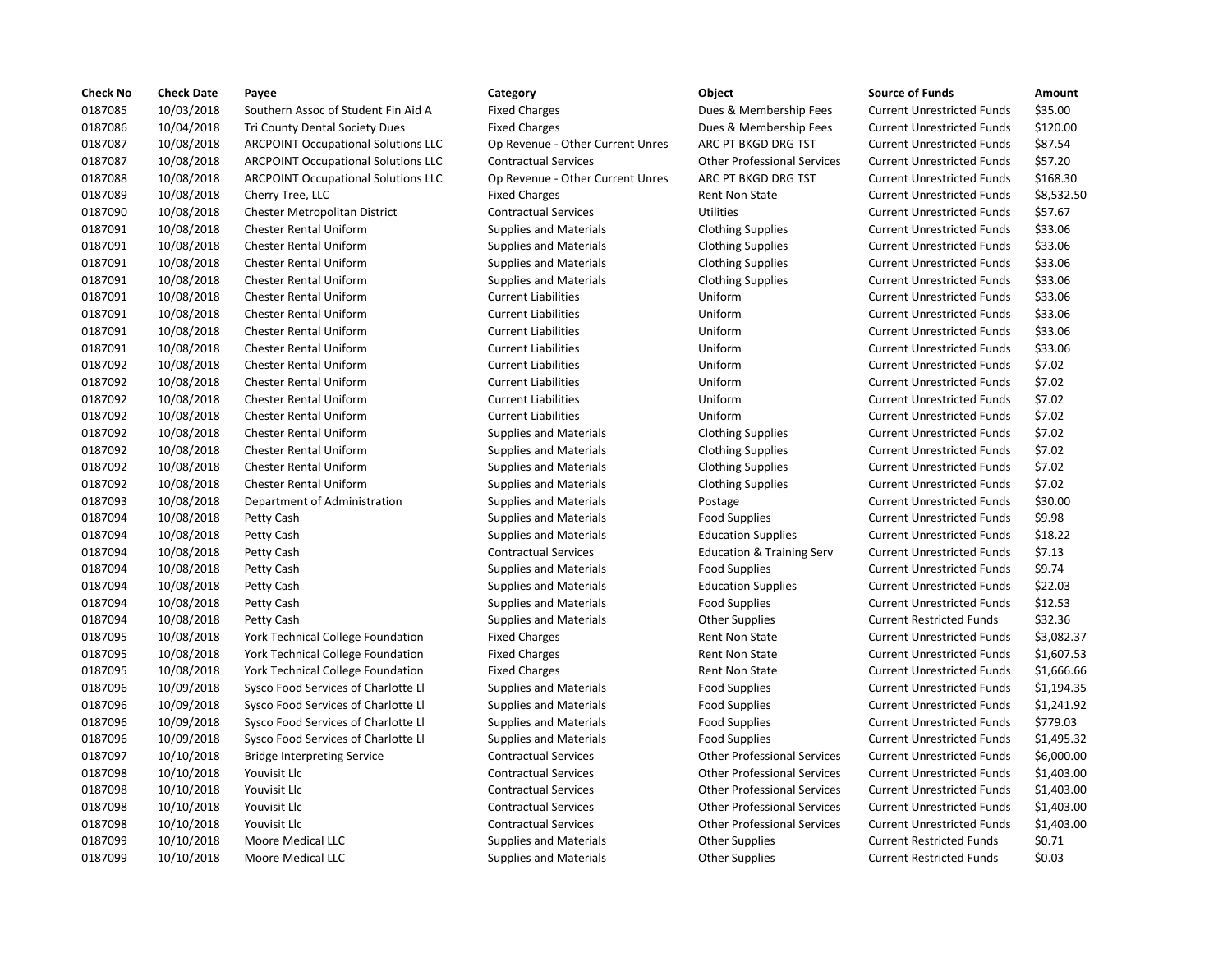| <b>Check No</b> | <b>Check Date</b> | Payee                               | Category                      | Object                             | <b>Source of Funds</b>            | Amount     |
|-----------------|-------------------|-------------------------------------|-------------------------------|------------------------------------|-----------------------------------|------------|
| 0187099         | 10/10/2018        | Moore Medical LLC                   | <b>Supplies and Materials</b> | <b>Other Supplies</b>              | <b>Current Restricted Funds</b>   | \$1,842.35 |
| 0187099         | 10/10/2018        | Moore Medical LLC                   | <b>Supplies and Materials</b> | <b>Other Supplies</b>              | <b>Current Restricted Funds</b>   | \$326.56   |
| 0187099         | 10/10/2018        | Moore Medical LLC                   | <b>Supplies and Materials</b> | <b>Other Supplies</b>              | <b>Current Restricted Funds</b>   | \$630.88   |
| 0187099         | 10/10/2018        | Moore Medical LLC                   | <b>Supplies and Materials</b> | <b>Other Supplies</b>              | <b>Current Restricted Funds</b>   | \$922.42   |
| 0187099         | 10/10/2018        | Moore Medical LLC                   | <b>Supplies and Materials</b> | <b>Other Supplies</b>              | <b>Current Restricted Funds</b>   | \$922.42   |
| 0187099         | 10/10/2018        | Moore Medical LLC                   | <b>Supplies and Materials</b> | Other Supplies                     | <b>Current Restricted Funds</b>   | \$1,842.35 |
| 0187099         | 10/10/2018        | Moore Medical LLC                   | <b>Supplies and Materials</b> | <b>Other Supplies</b>              | <b>Current Restricted Funds</b>   | \$630.88   |
| 0187100         | 10/10/2018        | Jacksons Kitchen Inc.               | <b>Supplies and Materials</b> | <b>Food Supplies</b>               | <b>Current Unrestricted Funds</b> | \$3,150.00 |
| 0187101         | 10/10/2018        | Panera LLC                          | <b>Supplies and Materials</b> | <b>Food Supplies</b>               | <b>Current Unrestricted Funds</b> | \$134.94   |
| 0187102         | 10/10/2018        | S C Chamber of Commerce             | <b>Fixed Charges</b>          | Dues & Membership Fees             | <b>Current Unrestricted Funds</b> | \$500.00   |
| 0187103         | 10/11/2018        | Adams Outdoor Advertising of Nc     | <b>Contractual Services</b>   | Advertising                        | <b>Current Unrestricted Funds</b> | \$1,941.55 |
| 0187104         | 10/11/2018        | <b>Adams Services Llc</b>           | <b>Contractual Services</b>   | <b>Other Professional Services</b> | <b>Current Unrestricted Funds</b> | \$195.00   |
| 0187105         | 10/11/2018        | Jack L. Anthony, JR                 | <b>Contractual Services</b>   | <b>Other Professional Services</b> | <b>Current Unrestricted Funds</b> | \$3,500.00 |
| 0187106         | 10/11/2018        | <b>Bridge Interpreting Service</b>  | <b>Contractual Services</b>   | <b>Other Professional Services</b> | <b>Current Unrestricted Funds</b> | \$5,490.00 |
| 0187107         | 10/11/2018        | Canon Solutions America Inc         | Supplies and Materials        | <b>Photocopy Supplies</b>          | <b>Current Unrestricted Funds</b> | \$7.79     |
| 0187108         | 10/11/2018        | Caretaker Management Service Inc    | <b>Contractual Services</b>   | <b>Other Contractual Services</b>  | <b>Current Unrestricted Funds</b> | \$1,050.00 |
| 0187109         | 10/11/2018        | Cengage Learning Inc                | <b>Contractual Services</b>   | <b>Other Professional Services</b> | <b>Current Unrestricted Funds</b> | \$1,695.00 |
| 0187110         | 10/11/2018        | Chester County Sheriff's Office Att | <b>Contractual Services</b>   | <b>Other Contractual Services</b>  | <b>Current Unrestricted Funds</b> | \$318.75   |
| 0187110         | 10/11/2018        | Chester County Sheriff's Office Att | <b>Contractual Services</b>   | <b>Other Contractual Services</b>  | <b>Current Unrestricted Funds</b> | \$325.00   |
| 0187110         | 10/11/2018        | Chester County Sheriff's Office Att | <b>Contractual Services</b>   | <b>Other Contractual Services</b>  | <b>Current Unrestricted Funds</b> | \$218.75   |
| 0187111         | 10/11/2018        | City of Rock Hill                   | <b>Supplies and Materials</b> | Fuel                               | <b>Current Unrestricted Funds</b> | \$836.14   |
| 0187111         | 10/11/2018        | City of Rock Hill                   | <b>Supplies and Materials</b> | Fuel                               | <b>Current Unrestricted Funds</b> | \$1,300.90 |
| 0187112         | 10/11/2018        | Cox's Rock Hill Inc                 | <b>Contractual Services</b>   | <b>Other Professional Services</b> | <b>Current Unrestricted Funds</b> | \$150.00   |
| 0187113         | 10/11/2018        | Crossroads Environmental, LLC       | Permanent Improvements        | Fees, Arch, Eng & Other            | <b>County Projects</b>            | \$1,025.00 |
| 0187113         | 10/11/2018        | Crossroads Environmental, LLC       | <b>Contractual Services</b>   | <b>Other Professional Services</b> | <b>Current Unrestricted Funds</b> | \$1,588.36 |
| 0187113         | 10/11/2018        | Crossroads Environmental, LLC       | Permanent Improvements        | Reimbursables                      | <b>County Projects</b>            | \$2,158.80 |
| 0187113         | 10/11/2018        | Crossroads Environmental, LLC       | <b>Contractual Services</b>   | <b>Other Professional Services</b> | <b>Current Unrestricted Funds</b> | \$1,107.80 |
| 0187114         | 10/11/2018        | Dade Paper and Bag Co               | <b>Supplies and Materials</b> | Janitorial Supplies                | <b>Current Unrestricted Funds</b> | \$2,537.27 |
| 0187114         | 10/11/2018        | Dade Paper and Bag Co               | <b>Supplies and Materials</b> | Janitorial Supplies                | <b>Current Unrestricted Funds</b> | \$1,109.22 |
| 0187115         | 10/11/2018        | Galls, an Aramark Company           | <b>Supplies and Materials</b> | <b>Clothing Supplies</b>           | <b>Current Unrestricted Funds</b> | \$55.07    |
| 0187116         | 10/11/2018        | <b>GOBL Library Solutions</b>       | Equipment                     | Library Books, Maps & Film         | <b>Current Unrestricted Funds</b> | \$40.95    |
| 0187116         | 10/11/2018        | <b>GOBL Library Solutions</b>       | Equipment                     | Library Books, Maps & Film         | <b>Current Unrestricted Funds</b> | \$5,666.26 |
| 0187117         | 10/11/2018        | Graybar Electric Co                 | <b>Contractual Services</b>   | <b>General Repair</b>              | <b>Current Unrestricted Funds</b> | \$91.51    |
| 0187117         | 10/11/2018        | Graybar Electric Co                 | <b>Contractual Services</b>   | General Repair                     | <b>Current Unrestricted Funds</b> | \$9.63     |
| 0187117         | 10/11/2018        | Graybar Electric Co                 | <b>Contractual Services</b>   | General Repair                     | <b>Current Unrestricted Funds</b> | \$102.66   |
| 0187117         | 10/11/2018        | Graybar Electric Co                 | <b>Supplies and Materials</b> | <b>Other Supplies</b>              | <b>Unexpended Plant</b>           | \$369.08   |
| 0187118         | 10/11/2018        | IData Incorporated                  | <b>Contractual Services</b>   | <b>Other Professional Services</b> | <b>Current Unrestricted Funds</b> | \$540.00   |
| 0187119         | 10/11/2018        | <b>Interstate Fleet Services</b>    | <b>Contractual Services</b>   | Motor Vehicle Repair               | <b>Current Unrestricted Funds</b> | \$375.33   |
| 0187119         | 10/11/2018        | Interstate Fleet Services           | <b>Contractual Services</b>   | Motor Vehicle Repair               | <b>Current Unrestricted Funds</b> | \$137.06   |
| 0187119         | 10/11/2018        | <b>Interstate Fleet Services</b>    | <b>Contractual Services</b>   | Motor Vehicle Repair               | <b>Current Unrestricted Funds</b> | \$521.27   |
| 0187120         | 10/11/2018        | Keck and Wood, Inc                  | Permanent Improvements        | Fees, Arch, Eng & Other            | Master Plan                       | \$3,120.00 |
| 0187121         | 10/11/2018        | Kimley-Horn and Associates, Inc.    | Permanent Improvements        | Fees, Arch, Eng & Other            | Unexpended Plant                  | \$4,890.00 |
| 0187122         | 10/11/2018        | Kwik Klean, Inc.                    | <b>Contractual Services</b>   | <b>Other Professional Services</b> | <b>Current Unrestricted Funds</b> | \$8.50     |
| 0187123         | 10/11/2018        | Mid-Carolina Ahec, Inc.             | <b>Contractual Services</b>   | <b>Other Professional Services</b> | <b>Current Unrestricted Funds</b> | \$25.00    |
| 0187124         | 10/11/2018        | <b>Moseley Architects</b>           | Permanent Improvements        | Fees, Arch, Eng & Other            | Unexpended Plant                  | \$6,250.00 |
|                 |                   |                                     |                               |                                    |                                   |            |

# Supplies and Materials **Culter Supplies and Materials A. 2018.** Other Supplies Fixed Charges **Example 2 Chamber of Commerce Example Fees** Dues & Membership Fees Contractual Services **Lack Contractual Services** Contractual Services Contractual Services **CONTRON CONTROL** Contractual Services Current Units & 3,500.000 Current Units & 3,500.000 Contractual Services **Contractual Services** Contractual Services Paragement Contractual Services incomposition Contractual Services Current Contractual Services Contractual Services **Contractual Services** Contractual Services P Att Contractual Services Contractual Services Current Contractual Services Current Unrestricted Funds & 218.75 Part Contractual Services **Contractual Services** Current Units Other Contractual Services Current Units & 325.000 Performatual Services Contractual Services Contractual Services Current Units Other Contractual Services Contractual Services **Contractual Services** Contractual Services Contractual Services **Contractual Services** Contractual Services Contractual Services **Contractual Services** Contractual Services Equipment **Example 2018** Library Books, Maps & Film Equipment **Example 2018** Library Books, Maps & Film Contractual Services **Incorporated Contractual Services** Other Professional Services Contractual Services **Kalean Access** Contractual Services **Contractual Services** Contractual Services **Contractual Services** Current Other Professional Services

| Source of Funds                   | Amount     |
|-----------------------------------|------------|
| <b>Current Restricted Funds</b>   | \$1,842.35 |
| <b>Current Restricted Funds</b>   | \$326.56   |
| <b>Current Restricted Funds</b>   | \$630.88   |
| <b>Current Restricted Funds</b>   | \$922.42   |
| <b>Current Restricted Funds</b>   | \$922.42   |
| <b>Current Restricted Funds</b>   | \$1,842.35 |
| <b>Current Restricted Funds</b>   | \$630.88   |
| <b>Current Unrestricted Funds</b> | \$3,150.00 |
| <b>Current Unrestricted Funds</b> | \$134.94   |
| <b>Current Unrestricted Funds</b> | \$500.00   |
| <b>Current Unrestricted Funds</b> | \$1,941.55 |
| <b>Current Unrestricted Funds</b> | \$195.00   |
| <b>Current Unrestricted Funds</b> | \$3,500.00 |
| <b>Current Unrestricted Funds</b> | \$5,490.00 |
| <b>Current Unrestricted Funds</b> | \$7.79     |
| <b>Current Unrestricted Funds</b> | \$1,050.00 |
| <b>Current Unrestricted Funds</b> | \$1,695.00 |
| <b>Current Unrestricted Funds</b> | \$318.75   |
| <b>Current Unrestricted Funds</b> | \$325.00   |
| <b>Current Unrestricted Funds</b> | \$218.75   |
| <b>Current Unrestricted Funds</b> | \$836.14   |
| <b>Current Unrestricted Funds</b> | \$1,300.90 |
| <b>Current Unrestricted Funds</b> | \$150.00   |
| <b>County Projects</b>            | \$1,025.00 |
| <b>Current Unrestricted Funds</b> | \$1,588.36 |
| <b>County Projects</b>            | \$2,158.80 |
| <b>Current Unrestricted Funds</b> | \$1,107.80 |
| <b>Current Unrestricted Funds</b> | \$2,537.27 |
| <b>Current Unrestricted Funds</b> | \$1,109.22 |
| <b>Current Unrestricted Funds</b> | \$55.07    |
| <b>Current Unrestricted Funds</b> | \$40.95    |
| <b>Current Unrestricted Funds</b> | \$5,666.26 |
| <b>Current Unrestricted Funds</b> | \$91.51    |
| <b>Current Unrestricted Funds</b> | \$9.63     |
| <b>Current Unrestricted Funds</b> | \$102.66   |
| <b>Unexpended Plant</b>           | \$369.08   |
| <b>Current Unrestricted Funds</b> | \$540.00   |
| <b>Current Unrestricted Funds</b> | \$375.33   |
| <b>Current Unrestricted Funds</b> | \$137.06   |
| <b>Current Unrestricted Funds</b> | \$521.27   |
| Master Plan                       | \$3,120.00 |
| <b>Unexpended Plant</b>           | \$4,890.00 |
| <b>Current Unrestricted Funds</b> | \$8.50     |
| <b>Current Unrestricted Funds</b> | \$25.00    |
|                                   |            |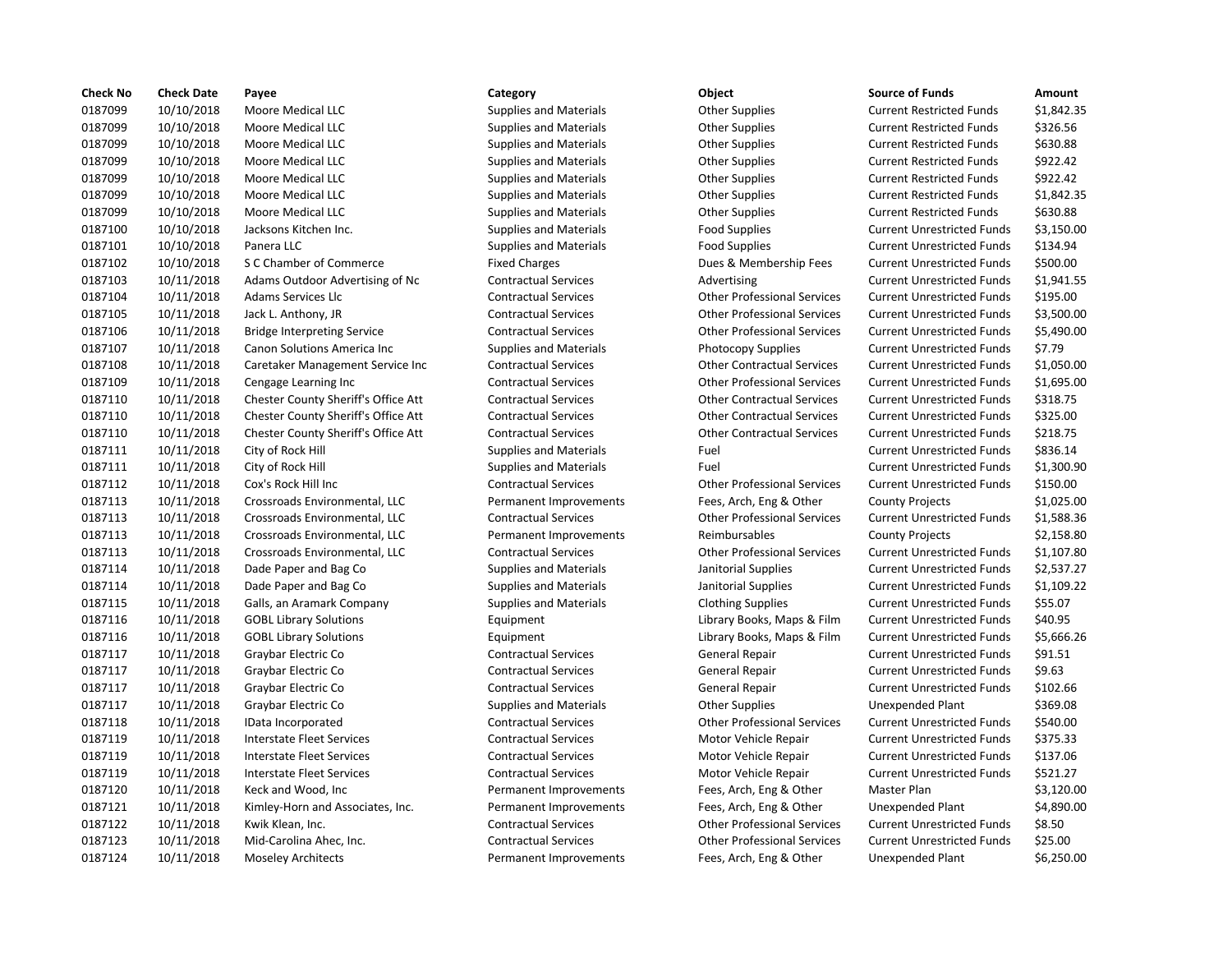| <b>Check No</b> | <b>Check Date</b> | Payee                                | Category                      | Object                               | <b>Source of Funds</b>            | Amount     |
|-----------------|-------------------|--------------------------------------|-------------------------------|--------------------------------------|-----------------------------------|------------|
| 0187125         | 10/11/2018        | Record Storage Systems               | <b>Contractual Services</b>   | Data Processing Serv                 | <b>Current Unrestricted Funds</b> | \$172.92   |
| 0187126         | 10/11/2018        | RMF Engineering Inc                  | Permanent Improvements        | Reimbursables                        | <b>County Projects</b>            | \$608.66   |
| 0187126         | 10/11/2018        | RMF Engineering Inc                  | Permanent Improvements        | Fees, Arch, Eng & Other              | <b>County Projects</b>            | \$760.00   |
| 0187127         | 10/11/2018        | Snipes                               | <b>Supplies and Materials</b> | Janitorial Supplies                  | <b>Current Unrestricted Funds</b> | \$17.08    |
| 0187128         | 10/11/2018        | Staffmark                            | <b>Contractual Services</b>   | <b>Other Contractual Services</b>    | <b>Current Unrestricted Funds</b> | \$423.36   |
| 0187128         | 10/11/2018        | Staffmark                            | <b>Contractual Services</b>   | <b>Other Contractual Services</b>    | <b>Current Unrestricted Funds</b> | \$413.44   |
| 0187129         | 10/11/2018        | <b>United Rentals</b>                | <b>Fixed Charges</b>          | <b>Rental Other</b>                  | <b>Current Unrestricted Funds</b> | \$1,142.86 |
| 0187130         | 10/11/2018        | <b>West Group</b>                    | Equipment                     | Library Books, Maps & Film           | <b>Current Unrestricted Funds</b> | \$683.27   |
| 0187133         | 10/15/2018        | <b>Business Card</b>                 | Travel                        | Out of State Other Trans             | <b>Current Unrestricted Funds</b> | \$156.03   |
| 0187133         | 10/15/2018        | <b>Business Card</b>                 | <b>Contractual Services</b>   | <b>Education &amp; Training Serv</b> | <b>Current Unrestricted Funds</b> | \$792.79   |
| 0187133         | 10/15/2018        | <b>Business Card</b>                 | Travel                        | Out of State Air Trans               | <b>Current Unrestricted Funds</b> | \$1,263.46 |
| 0187133         | 10/15/2018        | <b>Business Card</b>                 | <b>Supplies and Materials</b> | <b>Office Supplies</b>               | <b>Current Unrestricted Funds</b> | \$35.01    |
| 0187133         | 10/15/2018        | <b>Business Card</b>                 | Travel                        | Out of State Lodging                 | <b>Current Unrestricted Funds</b> | \$196.05   |
| 0187135         | 10/17/2018        | Canon Solutions America Inc          | <b>Fixed Charges</b>          | <b>Rental Other</b>                  | <b>Current Unrestricted Funds</b> | \$98.69    |
| 0187136         | 10/17/2018        | ManagedPrint Inc                     | <b>Contractual Services</b>   | Printing                             | <b>Current Unrestricted Funds</b> | \$861.50   |
| 0187136         | 10/17/2018        | ManagedPrint Inc                     | <b>Contractual Services</b>   | Printing                             | <b>Current Unrestricted Funds</b> | \$1,226.01 |
| 0187137         | 10/17/2018        | McLaughlin Young Employee Services   | <b>Contractual Services</b>   | <b>Other Professional Services</b>   | <b>Current Unrestricted Funds</b> | \$14,500.0 |
| 0187138         | 10/17/2018        | RCI of SC Inc.                       | Permanent Improvements        | Fees, Arch, Eng & Other              | Unexpended Plant                  | \$1,840.00 |
| 0187138         | 10/17/2018        | RCI of SC Inc.                       | Permanent Improvements        | Reimbursables                        | Unexpended Plant                  | \$428.00   |
| 0187139         | 10/17/2018        | Stericycle Inc                       | <b>Contractual Services</b>   | <b>Other Professional Services</b>   | <b>Current Unrestricted Funds</b> | \$248.75   |
| 0187139         | 10/17/2018        | Stericycle Inc                       | <b>Contractual Services</b>   | <b>Other Professional Services</b>   | <b>Current Unrestricted Funds</b> | \$179.95   |
| 0187139         | 10/17/2018        | Stericycle Inc                       | <b>Contractual Services</b>   | <b>Other Professional Services</b>   | <b>Current Unrestricted Funds</b> | \$89.97    |
| 0187139         | 10/17/2018        | Stericycle Inc                       | <b>Contractual Services</b>   | <b>Other Professional Services</b>   | <b>Current Unrestricted Funds</b> | \$5.29     |
| 0187139         | 10/17/2018        | Stericycle Inc                       | <b>Contractual Services</b>   | <b>Other Professional Services</b>   | <b>Current Unrestricted Funds</b> | \$5.29     |
| 0187140         | 10/17/2018        | Watson Tate Savory Architects Inc    | Permanent Improvements        | Fees, Arch, Eng & Other              | Unexpended Plant                  | \$34,209.1 |
| 0187140         | 10/17/2018        | Watson Tate Savory Architects Inc    | Permanent Improvements        | Reimbursables                        | Unexpended Plant                  | \$583.42   |
| 0187141         | 10/22/2018        | <b>Bank of America</b>               | <b>Current Liabilities</b>    | A/P Bank of America                  | <b>Current Unrestricted Funds</b> | \$194,805. |
| 0187145         | 10/22/2018        | Accreditation Review Committee on E  | <b>Fixed Charges</b>          | Dues & Membership Fees               | <b>Current Unrestricted Funds</b> | \$1,500.00 |
| 0187147         | 10/22/2018        | Petty Cash                           | Supplies and Materials        | <b>Education Supplies</b>            | <b>Current Unrestricted Funds</b> | \$33.75    |
| 0187147         | 10/22/2018        | Petty Cash                           | <b>Supplies and Materials</b> | <b>Other Supplies</b>                | <b>Current Unrestricted Funds</b> | \$6.57     |
| 0187147         | 10/22/2018        | Petty Cash                           | <b>Supplies and Materials</b> | <b>Other Supplies</b>                | <b>Current Unrestricted Funds</b> | \$3.21     |
| 0187147         | 10/22/2018        | Petty Cash                           | <b>Supplies and Materials</b> | <b>Food Supplies</b>                 | <b>Current Unrestricted Funds</b> | \$41.02    |
| 0187148         | 10/22/2018        | <b>Riverview Medical Clinic</b>      | <b>Contractual Services</b>   | <b>Other Professional Services</b>   | <b>Current Unrestricted Funds</b> | \$80.00    |
| 0187149         | 10/22/2018        | Rotary Club of Rock Hill             | <b>Fixed Charges</b>          | Dues & Membership Fees               | <b>Current Unrestricted Funds</b> | \$150.00   |
| 0187150         | 10/22/2018        | Assoc of Surgical Technologists      | <b>Fixed Charges</b>          | Dues & Membership Fees               | <b>Current Unrestricted Funds</b> | \$75.00    |
| 0187150         | 10/22/2018        | Assoc of Surgical Technologists      | <b>Fixed Charges</b>          | Dues & Membership Fees               | <b>Current Unrestricted Funds</b> | \$75.00    |
| 0187151         | 10/22/2018        | South Carolina Trio                  | <b>Contractual Services</b>   | <b>Registration Fee</b>              | <b>Current Restricted Funds</b>   | \$115.00   |
| 0187151         | 10/22/2018        | South Carolina Trio                  | <b>Contractual Services</b>   | <b>Registration Fee</b>              | <b>Current Restricted Funds</b>   | \$115.00   |
| 0187151         | 10/22/2018        | South Carolina Trio                  | <b>Contractual Services</b>   | <b>Registration Fee</b>              | <b>Current Restricted Funds</b>   | \$115.00   |
| 0187151         | 10/22/2018        | South Carolina Trio                  | <b>Contractual Services</b>   | <b>Registration Fee</b>              | <b>Current Restricted Funds</b>   | \$115.00   |
| 0187151         | 10/22/2018        | South Carolina Trio                  | <b>Contractual Services</b>   | <b>Registration Fee</b>              | <b>Current Restricted Funds</b>   | \$115.00   |
| 0187151         | 10/22/2018        | South Carolina Trio                  | <b>Contractual Services</b>   | <b>Registration Fee</b>              | <b>Current Restricted Funds</b>   | \$115.00   |
| 0187152         | 10/23/2018        | <b>GCH Tool Group</b>                | <b>Current Assets</b>         | <b>Prepaid Expenses</b>              | <b>Current Unrestricted Funds</b> | \$2,850.00 |
| 0187153         | 10/23/2018        | <b>Chester Metropolitan District</b> | <b>Contractual Services</b>   | Utilities                            | <b>Current Unrestricted Funds</b> | \$695.97   |
| 0187154         | 10/26/2018        | America's Software Corporation       | <b>Supplies and Materials</b> | <b>Education Supplies</b>            | <b>Current Unrestricted Funds</b> | \$3,495.00 |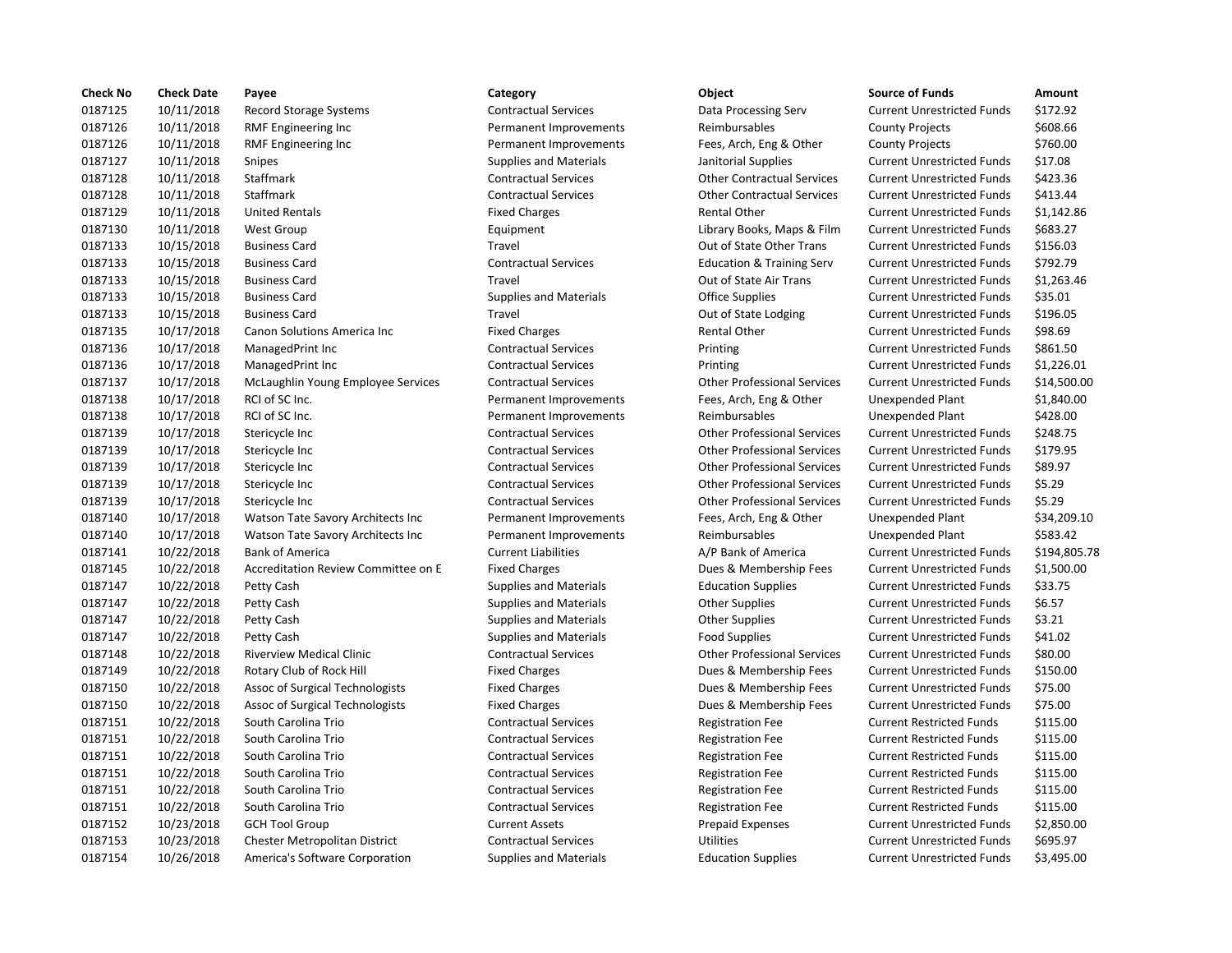| <b>Check No</b> | <b>Check Date</b> | Payee                               | Category                      | Object                             | <b>Source of Funds</b>            | Amount     |
|-----------------|-------------------|-------------------------------------|-------------------------------|------------------------------------|-----------------------------------|------------|
| 0187154         | 10/26/2018        | America's Software Corporation      | <b>Supplies and Materials</b> | <b>Education Supplies</b>          | <b>Current Unrestricted Funds</b> | \$995.00   |
| 0187155         | 10/26/2018        | Best Rent A Car                     | Travel                        | Travel                             | <b>Current Unrestricted Funds</b> | \$158.44   |
| 0187155         | 10/26/2018        | Best Rent A Car                     | Travel                        | Travel                             | <b>Current Unrestricted Funds</b> | \$39.61    |
| 0187155         | 10/26/2018        | Best Rent A Car                     | Travel                        | Travel                             | <b>Current Unrestricted Funds</b> | \$119.15   |
| 0187156         | 10/26/2018        | <b>Boans Locksmith Shop</b>         | <b>Contractual Services</b>   | <b>Other Professional Services</b> | <b>Current Unrestricted Funds</b> | \$90.00    |
| 0187157         | 10/26/2018        | <b>Bridge Interpreting Service</b>  | <b>Contractual Services</b>   | <b>Other Professional Services</b> | <b>Current Unrestricted Funds</b> | \$5,820.0  |
| 0187158         | 10/26/2018        | Canon Solutions America Inc         | <b>Fixed Charges</b>          | <b>Rental Other</b>                | <b>Current Unrestricted Funds</b> | \$56.21    |
| 0187158         | 10/26/2018        | <b>Canon Solutions America Inc.</b> | <b>Supplies and Materials</b> | <b>Photocopy Supplies</b>          | <b>Current Unrestricted Funds</b> | \$170.64   |
| 0187158         | 10/26/2018        | Canon Solutions America Inc         | <b>Supplies and Materials</b> | <b>Photocopy Supplies</b>          | <b>Current Unrestricted Funds</b> | \$5.70     |
| 0187159         | 10/26/2018        | Caretaker Management Service Inc    | <b>Contractual Services</b>   | <b>Other Contractual Services</b>  | <b>Current Unrestricted Funds</b> | \$400.00   |
| 0187159         | 10/26/2018        | Caretaker Management Service Inc    | <b>Contractual Services</b>   | <b>Other Contractual Services</b>  | <b>Current Unrestricted Funds</b> | \$1,050.0  |
| 0187159         | 10/26/2018        | Caretaker Management Service Inc    | <b>Contractual Services</b>   | <b>Other Professional Services</b> | <b>Current Unrestricted Funds</b> | \$450.00   |
| 0187160         | 10/26/2018        | Carolina Couriers, LLC              | <b>Contractual Services</b>   | <b>Other Contractual Services</b>  | <b>Current Unrestricted Funds</b> | \$490.00   |
| 0187161         | 10/26/2018        | Carolina Elevator Service Inc       | <b>Contractual Services</b>   | <b>Other Contractual Services</b>  | <b>Current Unrestricted Funds</b> | \$395.00   |
| 0187162         | 10/26/2018        | Chester County Sheriff's Office Att | <b>Contractual Services</b>   | <b>Other Contractual Services</b>  | <b>Current Unrestricted Funds</b> | \$218.75   |
| 0187162         | 10/26/2018        | Chester County Sheriff's Office Att | <b>Contractual Services</b>   | <b>Other Contractual Services</b>  | <b>Current Unrestricted Funds</b> | \$225.00   |
| 0187162         | 10/26/2018        | Chester County Sheriff's Office Att | <b>Contractual Services</b>   | <b>Other Contractual Services</b>  | <b>Current Unrestricted Funds</b> | \$231.25   |
| 0187163         | 10/26/2018        | Cox's Rock Hill Inc                 | <b>Contractual Services</b>   | <b>Other Professional Services</b> | <b>Current Unrestricted Funds</b> | \$1,510.0  |
| 0187164         | 10/26/2018        | Dade Paper and Bag Co               | <b>Supplies and Materials</b> | Janitorial Supplies                | <b>Current Unrestricted Funds</b> | \$2,603.7  |
| 0187164         | 10/26/2018        | Dade Paper and Bag Co               | Supplies and Materials        | Janitorial Supplies                | <b>Current Unrestricted Funds</b> | \$42.58    |
| 0187164         | 10/26/2018        | Dade Paper and Bag Co               | <b>Supplies and Materials</b> | Janitorial Supplies                | <b>Current Unrestricted Funds</b> | \$605.11   |
| 0187165         | 10/26/2018        | Data Network Solutions Inc          | <b>Contractual Services</b>   | <b>Other Contractual Services</b>  | <b>Current Unrestricted Funds</b> | \$3,375.0  |
| 0187166         | 10/26/2018        | DP Technology Corp                  | <b>Supplies and Materials</b> | <b>Education Supplies</b>          | <b>Current Unrestricted Funds</b> | \$75.00    |
| 0187166         | 10/26/2018        | DP Technology Corp                  | <b>Supplies and Materials</b> | <b>Education Supplies</b>          | <b>Current Unrestricted Funds</b> | \$1,500.0  |
| 0187167         | 10/26/2018        | Eagle Wood, Inc                     | <b>Contractual Services</b>   | General Repair                     | <b>Current Unrestricted Funds</b> | \$6,888.1  |
| 0187168         | 10/26/2018        | Ellucian Inc                        | <b>Contractual Services</b>   | <b>Other Professional Services</b> | <b>Current Unrestricted Funds</b> | \$745.50   |
| 0187168         | 10/26/2018        | Ellucian Inc                        | <b>Contractual Services</b>   | <b>Other Professional Services</b> | <b>Current Unrestricted Funds</b> | \$958.50   |
| 0187169         | 10/26/2018        | Fortune Academy Inc                 | <b>Contractual Services</b>   | <b>Other Professional Services</b> | <b>Current Unrestricted Funds</b> | \$8,266.3  |
| 0187170         | 10/26/2018        | Galls, an Aramark Company           | Supplies and Materials        | <b>Clothing Supplies</b>           | <b>Current Unrestricted Funds</b> | \$45.89    |
| 0187170         | 10/26/2018        | Galls, an Aramark Company           | <b>Supplies and Materials</b> | <b>Clothing Supplies</b>           | <b>Current Unrestricted Funds</b> | \$829.96   |
| 0187170         | 10/26/2018        | Galls, an Aramark Company           | <b>Supplies and Materials</b> | <b>Clothing Supplies</b>           | <b>Current Unrestricted Funds</b> | $$-204.64$ |
| 0187171         | 10/26/2018        | <b>GOBL Library Solutions</b>       | Equipment                     | Library Books, Maps & Film         | <b>Current Unrestricted Funds</b> | \$127.95   |
| 0187171         | 10/26/2018        | <b>GOBL Library Solutions</b>       | Equipment                     | Library Books, Maps & Film         | <b>Current Unrestricted Funds</b> | \$276.49   |
| 0187171         | 10/26/2018        | <b>GOBL Library Solutions</b>       | Equipment                     | Library Books, Maps & Film         | <b>Current Unrestricted Funds</b> | \$2,014.8  |
| 0187172         | 10/26/2018        | Graybar Electric Co                 | <b>Contractual Services</b>   | General Repair                     | <b>Current Unrestricted Funds</b> | \$114.15   |
| 0187172         | 10/26/2018        | Graybar Electric Co                 | <b>Contractual Services</b>   | General Repair                     | <b>Current Unrestricted Funds</b> | \$116.02   |
| 0187173         | 10/26/2018        | The Honey Baked Ham Co #1543        | Supplies and Materials        | <b>Food Supplies</b>               | <b>Current Unrestricted Funds</b> | \$124.35   |
| 0187173         | 10/26/2018        | The Honey Baked Ham Co #1543        | Supplies and Materials        | <b>Food Supplies</b>               | <b>Current Unrestricted Funds</b> | \$6.99     |
| 0187173         | 10/26/2018        | The Honey Baked Ham Co #1543        | <b>Supplies and Materials</b> | <b>Food Supplies</b>               | <b>Current Unrestricted Funds</b> | \$7.98     |
| 0187173         | 10/26/2018        | The Honey Baked Ham Co #1543        | <b>Supplies and Materials</b> | <b>Food Supplies</b>               | <b>Current Unrestricted Funds</b> | \$10.00    |
| 0187173         | 10/26/2018        | The Honey Baked Ham Co #1543        | <b>Supplies and Materials</b> | <b>Food Supplies</b>               | <b>Current Unrestricted Funds</b> | $$-0.20$   |
| 0187174         | 10/26/2018        | Interstate Fleet Services           | <b>Contractual Services</b>   | Motor Vehicle Repair               | <b>Current Unrestricted Funds</b> | \$479.38   |
| 0187174         | 10/26/2018        | Interstate Fleet Services           | <b>Contractual Services</b>   | Motor Vehicle Repair               | <b>Current Unrestricted Funds</b> | \$1,403.7  |
| 0187174         | 10/26/2018        | Interstate Fleet Services           | <b>Contractual Services</b>   | Motor Vehicle Repair               | <b>Current Unrestricted Funds</b> | \$1,595.5  |
| 0187174         | 10/26/2018        | <b>Interstate Fleet Services</b>    | <b>Contractual Services</b>   | Motor Vehicle Repair               | <b>Current Unrestricted Funds</b> | \$719.26   |
|                 |                   |                                     |                               |                                    |                                   |            |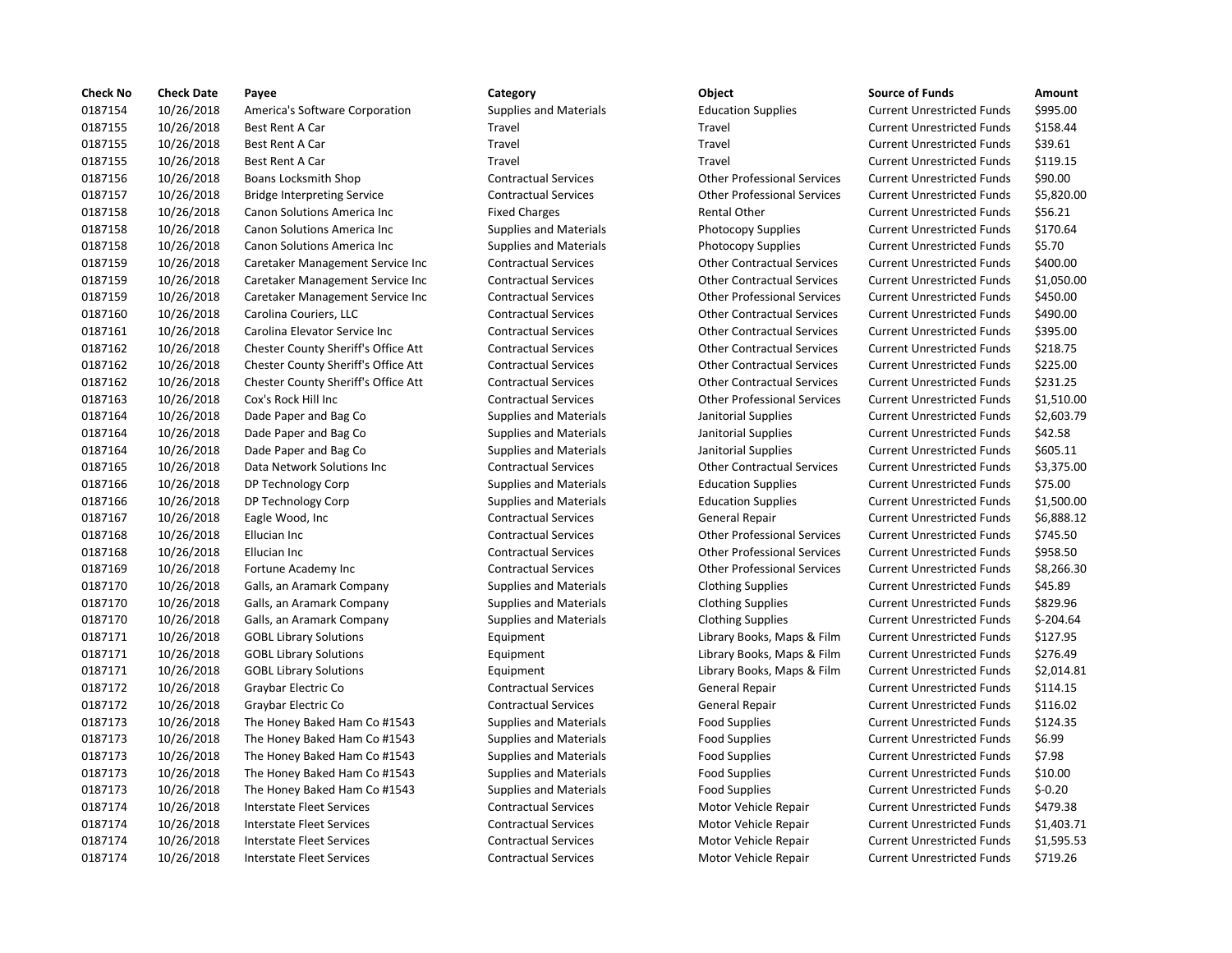| <b>Check No</b> | <b>Check Date</b> | Payee                               | Category                      | Object                             | <b>Source of Funds</b>            | Amount     |
|-----------------|-------------------|-------------------------------------|-------------------------------|------------------------------------|-----------------------------------|------------|
| 0187175         | 10/26/2018        | Keck and Wood, Inc                  | Permanent Improvements        | Fees, Arch, Eng & Other            | Master Plan                       | \$880.00   |
| 0187176         | 10/26/2018        | Lowes Home Centers                  | <b>Contractual Services</b>   | <b>General Repair</b>              | <b>Current Unrestricted Funds</b> | \$55.84    |
| 0187177         | 10/26/2018        | Angela L. Masters                   | <b>Contractual Services</b>   | <b>Other Professional Services</b> | <b>Current Unrestricted Funds</b> | \$1,850.0  |
| 0187178         | 10/26/2018        | Ontario Investments, Inc.           | <b>Fixed Charges</b>          | Leased To Own Equip                | <b>Current Unrestricted Funds</b> | \$1,730.1  |
| 0187179         | 10/26/2018        | RCI of SC Inc.                      | Permanent Improvements        | Reimbursables                      | Unexpended Plant                  | \$267.50   |
| 0187179         | 10/26/2018        | RCI of SC Inc.                      | Permanent Improvements        | Fees, Arch, Eng & Other            | <b>Unexpended Plant</b>           | \$1,530.0  |
| 0187180         | 10/26/2018        | <b>Record Storage Systems</b>       | <b>Contractual Services</b>   | Data Processing Serv               | <b>Current Unrestricted Funds</b> | \$151.25   |
| 0187181         | 10/26/2018        | <b>Riverview Medical Clinic</b>     | <b>Contractual Services</b>   | <b>Other Professional Services</b> | <b>Current Unrestricted Funds</b> | \$75.00    |
| 0187182         | 10/26/2018        | <b>RMF Engineering Inc</b>          | Permanent Improvements        | Reimbursables                      | <b>County Projects</b>            | \$238.88   |
| 0187182         | 10/26/2018        | <b>RMF Engineering Inc</b>          | Permanent Improvements        | Fees, Arch, Eng & Other            | <b>County Projects</b>            | \$950.00   |
| 0187183         | 10/26/2018        | SHUTTERSTOCK, INC                   | <b>Contractual Services</b>   | <b>Other Professional Services</b> | <b>Current Unrestricted Funds</b> | \$2,388.0  |
| 0187184         | 10/26/2018        | Snipes                              | <b>Supplies and Materials</b> | Janitorial Supplies                | <b>Current Unrestricted Funds</b> | \$108.39   |
| 0187185         | 10/26/2018        | Staffmark                           | <b>Contractual Services</b>   | <b>Other Contractual Services</b>  | <b>Current Unrestricted Funds</b> | \$519.28   |
| 0187185         | 10/26/2018        | Staffmark                           | <b>Contractual Services</b>   | <b>Other Contractual Services</b>  | <b>Current Unrestricted Funds</b> | \$519.28   |
| 0187185         | 10/26/2018        | Staffmark                           | <b>Contractual Services</b>   | <b>Other Contractual Services</b>  | <b>Current Unrestricted Funds</b> | \$519.28   |
| 0187186         | 10/26/2018        | Turnitin, LLC                       | <b>Contractual Services</b>   | <b>Other Professional Services</b> | <b>Current Unrestricted Funds</b> | \$14,834   |
| 0187186         | 10/26/2018        | Turnitin, LLC                       | <b>Contractual Services</b>   | <b>Other Professional Services</b> | <b>Current Unrestricted Funds</b> | $$1,500$ . |
| 0187186         | 10/26/2018        | Turnitin, LLC                       | <b>Contractual Services</b>   | <b>Other Professional Services</b> | <b>Current Unrestricted Funds</b> | \$500.00   |
| 0187187         | 10/26/2018        | Unifirst Corporation                | <b>Contractual Services</b>   | <b>Other Professional Services</b> | <b>Current Unrestricted Funds</b> | \$118.14   |
| 0187188         | 10/26/2018        | Waste Management of the Carolinas   | <b>Contractual Services</b>   | <b>Other Contractual Services</b>  | <b>Current Unrestricted Funds</b> | \$399.01   |
| 0187189         | 10/26/2018        | Xerox Corporation                   | <b>Fixed Charges</b>          | Leased To Own Equip                | <b>Current Unrestricted Funds</b> | \$656.91   |
| 0187189         | 10/26/2018        | Xerox Corporation                   | <b>Fixed Charges</b>          | Leased To Own Equip                | <b>Current Unrestricted Funds</b> | \$732.70   |
| 0187190         | 10/30/2018        | American Assoc of Women in Comm Col | <b>Fixed Charges</b>          | Dues & Membership Fees             | <b>Current Unrestricted Funds</b> | \$85.00    |
| 0187190         | 10/30/2018        | American Assoc of Women in Comm Col | <b>Fixed Charges</b>          | Dues & Membership Fees             | <b>Current Unrestricted Funds</b> | \$85.00    |
| 0187190         | 10/30/2018        | American Assoc of Women in Comm Col | <b>Fixed Charges</b>          | Dues & Membership Fees             | <b>Current Unrestricted Funds</b> | \$85.00    |
| 0187190         | 10/30/2018        | American Assoc of Women in Comm Col | <b>Fixed Charges</b>          | Dues & Membership Fees             | <b>Current Unrestricted Funds</b> | \$85.00    |
| 0187192         | 10/30/2018        | Professional Assoc of Cio           | <b>Fixed Charges</b>          | Dues & Membership Fees             | <b>Current Unrestricted Funds</b> | \$250.00   |
| E0008296        | 10/04/2018        | <b>YTC Employee</b>                 | Travel                        | Out of State Priv Auto             | <b>Current Unrestricted Funds</b> | \$35.35    |
| E0008296        | 10/04/2018        | <b>YTC Employee</b>                 | Travel                        | In State Priv Auto                 | <b>Current Unrestricted Funds</b> | \$35.35    |
| E0008297        | 10/04/2018        | <b>YTC Employee</b>                 | Travel                        | In State Priv Auto                 | <b>Current Unrestricted Funds</b> | \$124.83   |
| E0008298        | 10/04/2018        | <b>YTC Employee</b>                 | Travel                        | Out of State Priv Auto             | <b>Current Unrestricted Funds</b> | \$15.66    |
| E0008299        | 10/04/2018        | <b>YTC Employee</b>                 | Travel                        | In State Priv Auto                 | <b>Current Unrestricted Funds</b> | \$73.73    |
| E0008300        | 10/04/2018        | <b>YTC Employee</b>                 | Travel                        | In State Priv Auto                 | <b>Current Unrestricted Funds</b> | \$107.95   |
| E0008301        | 10/04/2018        | <b>YTC Employee</b>                 | Travel                        | In State Priv Auto                 | <b>Current Unrestricted Funds</b> | \$47.68    |
| E0008302        | 10/04/2018        | <b>YTC Employee</b>                 | Travel                        | In State Priv Auto                 | <b>Current Unrestricted Funds</b> | \$25.25    |
| E0008303        | 10/04/2018        | <b>YTC Employee</b>                 | Travel                        | In State Priv Auto                 | <b>Current Unrestricted Funds</b> | \$91.71    |
| E0008304        | 10/04/2018        | <b>YTC Employee</b>                 | Travel                        | In State Priv Auto                 | <b>Current Unrestricted Funds</b> | \$179.90   |
| E0008305        | 10/04/2018        | <b>YTC Employee</b>                 | Travel                        | In State Priv Auto                 | <b>Current Unrestricted Funds</b> | \$50.50    |
| E0008306        | 10/04/2018        | <b>YTC Employee</b>                 | Travel                        | In State Priv Auto                 | <b>Current Unrestricted Funds</b> | \$63.64    |
| E0008306        | 10/04/2018        | <b>YTC Employee</b>                 | Travel                        | Out of State Priv Auto             | <b>Current Unrestricted Funds</b> | \$118.19   |
| E0008307        | 10/10/2018        | <b>YTC Employee</b>                 | Travel                        | In State Priv Auto                 | <b>Current Unrestricted Funds</b> | \$153.52   |
| E0008308        | 10/11/2018        | <b>YTC Employee</b>                 | Travel                        | In State Priv Auto                 | <b>Current Unrestricted Funds</b> | \$85.85    |
| E0008309        | 10/11/2018        | <b>YTC Employee</b>                 | Travel                        | In State Meals                     | <b>Current Unrestricted Funds</b> | \$87.00    |
| E0008309        | 10/11/2018        | <b>YTC Employee</b>                 | Travel                        | In State Misc Travel Exp           | <b>Current Unrestricted Funds</b> | \$19.14    |
| E0008310        | 10/11/2018        | <b>YTC Employee</b>                 | Travel                        | In State Priv Auto                 | <b>Current Unrestricted Funds</b> | \$189.64   |
|                 |                   |                                     |                               |                                    |                                   |            |